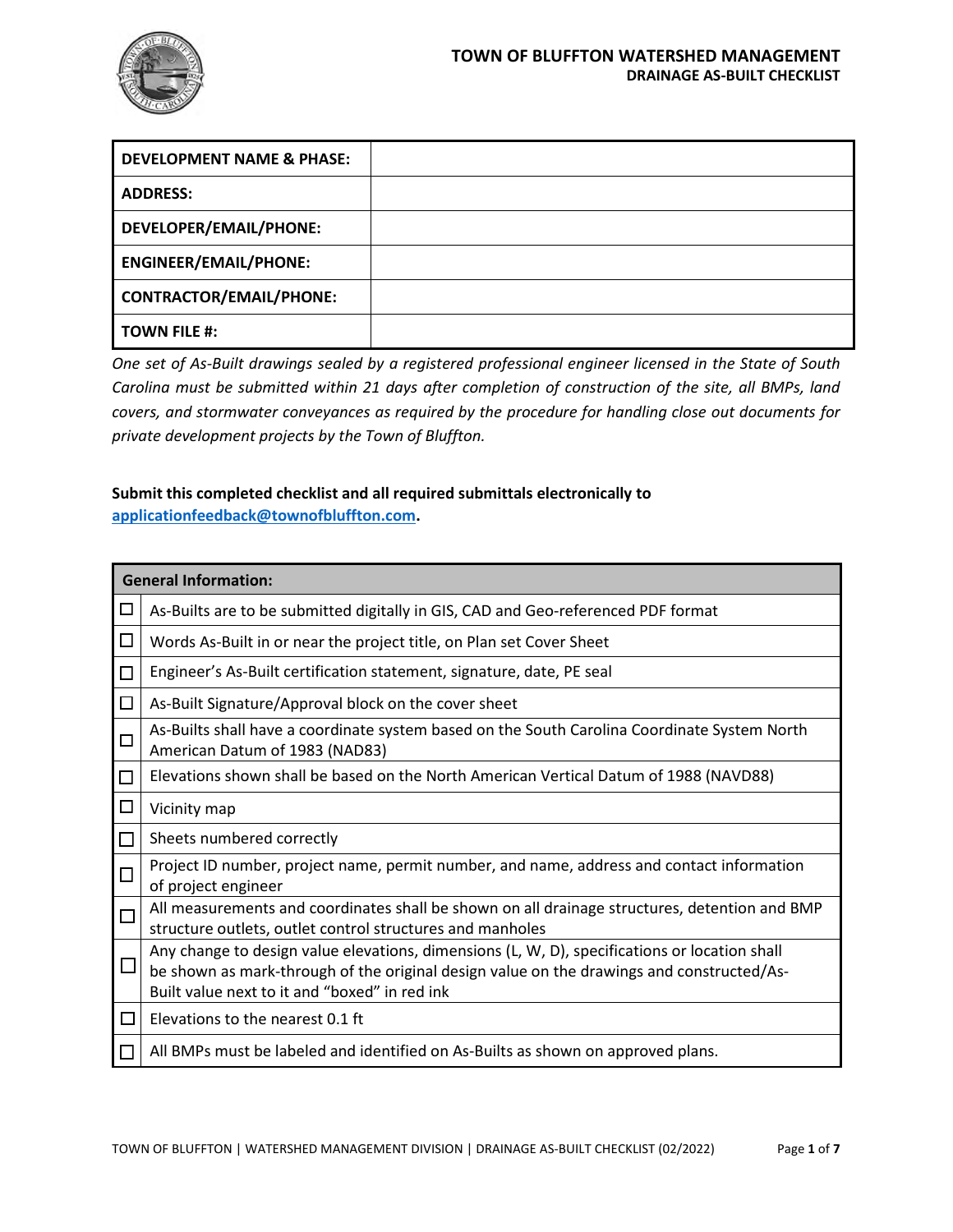

## **TOWN OF BLUFFTON WATERSHED MANAGEMENT DRAINAGE AS-BUILT CHECKLIST**

|              | <b>Basins:</b>                                                                                                                                   |  |  |
|--------------|--------------------------------------------------------------------------------------------------------------------------------------------------|--|--|
| $\Box$       | At least two benchmarks on the plans                                                                                                             |  |  |
| $\Box$       | Profile of the top of berm                                                                                                                       |  |  |
| $\Box$       | Cross-section of emergency spillway at the control section                                                                                       |  |  |
| $\Box$       | Profile along the centerline of the emergency spillway                                                                                           |  |  |
| $\Box$       | Cross-section of berm at the principal spillway                                                                                                  |  |  |
|              | Elevation of the principal spillway crest or top of structure elevations                                                                         |  |  |
| $\Box$       | Elevation of the principal spillway inlet and outlet invert                                                                                      |  |  |
| $\Box$       | Riser diameter/dimensions and riser base size                                                                                                    |  |  |
|              | Diameter, invert elevation and sizes of any stage orifices, weirs or storm drain pipes                                                           |  |  |
| ⊑            | Barrel diameter, length, and slope                                                                                                               |  |  |
| $\Box$       | Types of material used                                                                                                                           |  |  |
| $\Box$       | Outfall protection length, width, depth, size of rip rap and filter cloth                                                                        |  |  |
| $\Box$       | Size, location, and type of anti-vortex and trash rack device (height and diameter, elevations and<br>spacing)                                   |  |  |
| $\Box$       | Pipe cradle information                                                                                                                          |  |  |
|              | On plan view show length, width and depth of pond and contours of the basin area so that design<br>volume is specified                           |  |  |
| $\Box$       | As-built spot elevations within the disturbed area required for basin construction in<br>sufficient detail to provide accurate as-built contours |  |  |
| $\Box$       | Core trench limits and elevation s of bottom of cut off trench                                                                                   |  |  |
| $\mathbf{L}$ | Show length width and depth of outfall rip rap                                                                                                   |  |  |
| $\Box$       | Certification by a Geotechnical Engineer for compaction and unified soil classes                                                                 |  |  |
| $\Box$       | Vegetation cover certification stating that the disturbed area of site has achieved 80%<br>or greater established, permanent stabilization       |  |  |
|              | Show location, plant types and size of planted landscaping per approved landscape plan                                                           |  |  |
|              | Utility locations and elevations encountered, test pitted and/or relocation during contract work                                                 |  |  |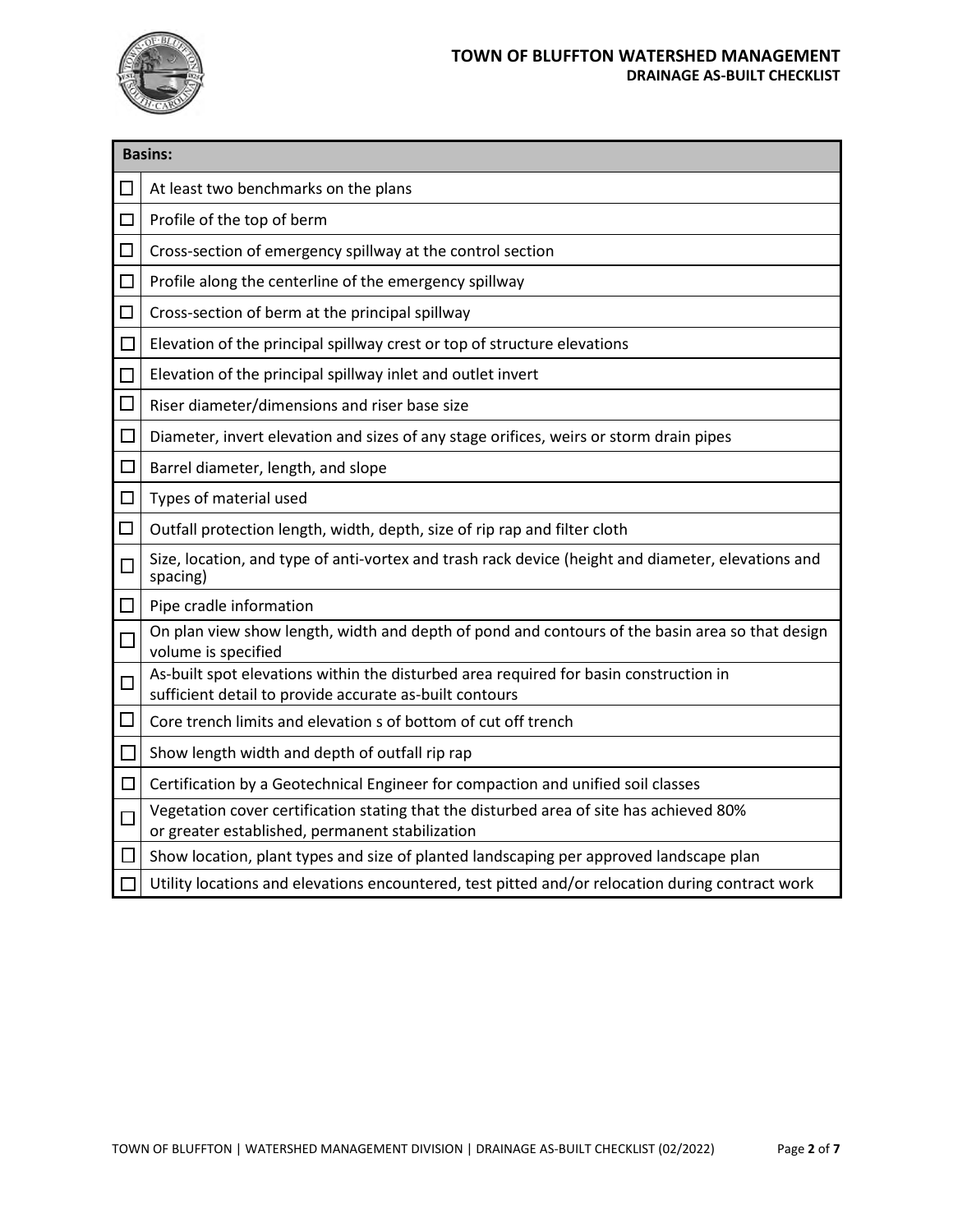

|        | <b>Storm Drain Piping:</b>                                                                                          |  |  |
|--------|---------------------------------------------------------------------------------------------------------------------|--|--|
|        | At least two benchmarks on the plans                                                                                |  |  |
|        | Diameter and class of pipe                                                                                          |  |  |
|        | Invert of pipe at outfall, structures and/or field connections                                                      |  |  |
|        | Structure type, dimensions, number and location of throats, throat invert elevations, top<br>of structure elevation |  |  |
| $\Box$ | Slope of pipe                                                                                                       |  |  |
|        | Pipe lengths (show stationing)                                                                                      |  |  |
|        | Types of materials                                                                                                  |  |  |
|        | Location of all pipes and structures horizontally on the plan                                                       |  |  |
|        | Types of materials                                                                                                  |  |  |
|        | Length, width and depth of all rip rap and other outfall protection as specified                                    |  |  |
|        | Elevation of rip rap at outfall and at changes in grade                                                             |  |  |
|        | Utility locations and elevations encountered, test pitted and/or relocation during contract work                    |  |  |

|        | <b>Post-Construction BMP Specific Details:</b>                                                                                                                                    |  |  |
|--------|-----------------------------------------------------------------------------------------------------------------------------------------------------------------------------------|--|--|
|        | Provide as-built details as described for each best management practice in Chapter 4 of the Town of<br>Bluffton's Stormwater Design Manual (SWDM), to include but not limited to: |  |  |
| L      | Diameter and types of pipes                                                                                                                                                       |  |  |
| $\Box$ | Invert of pipe at outfall areas, structures and/or field connections                                                                                                              |  |  |
| $\Box$ | Size and location of observation wells                                                                                                                                            |  |  |
| $\Box$ | Slope of pipe                                                                                                                                                                     |  |  |
|        | Pipe lengths                                                                                                                                                                      |  |  |
|        | Types of materials, aggregates, filter media, filter fabric, etc.                                                                                                                 |  |  |
|        | Location of all pipes and structures horizontally on the plan                                                                                                                     |  |  |
|        | Length, width and depth of all rip rap and other outfall protection as specified                                                                                                  |  |  |
|        | Elevation of rip rap at outfall and at changes in grade                                                                                                                           |  |  |
|        | Show location, plant types and size of planted landscaping per approved landscape plan                                                                                            |  |  |

## **Rainwater Harvesting:**

Submission of third-party testing of end-use water quality may be required at equipment commissioning as determined by the requirements in SWDM Appendix J *Rainwater Harvesting Treatment and Management Requirements*. Additional regular water quality reports certifying compliance for the life of the BMP may also be required in SWDM Appendix J *Rainwater Harvesting Treatment and Management Requirements.*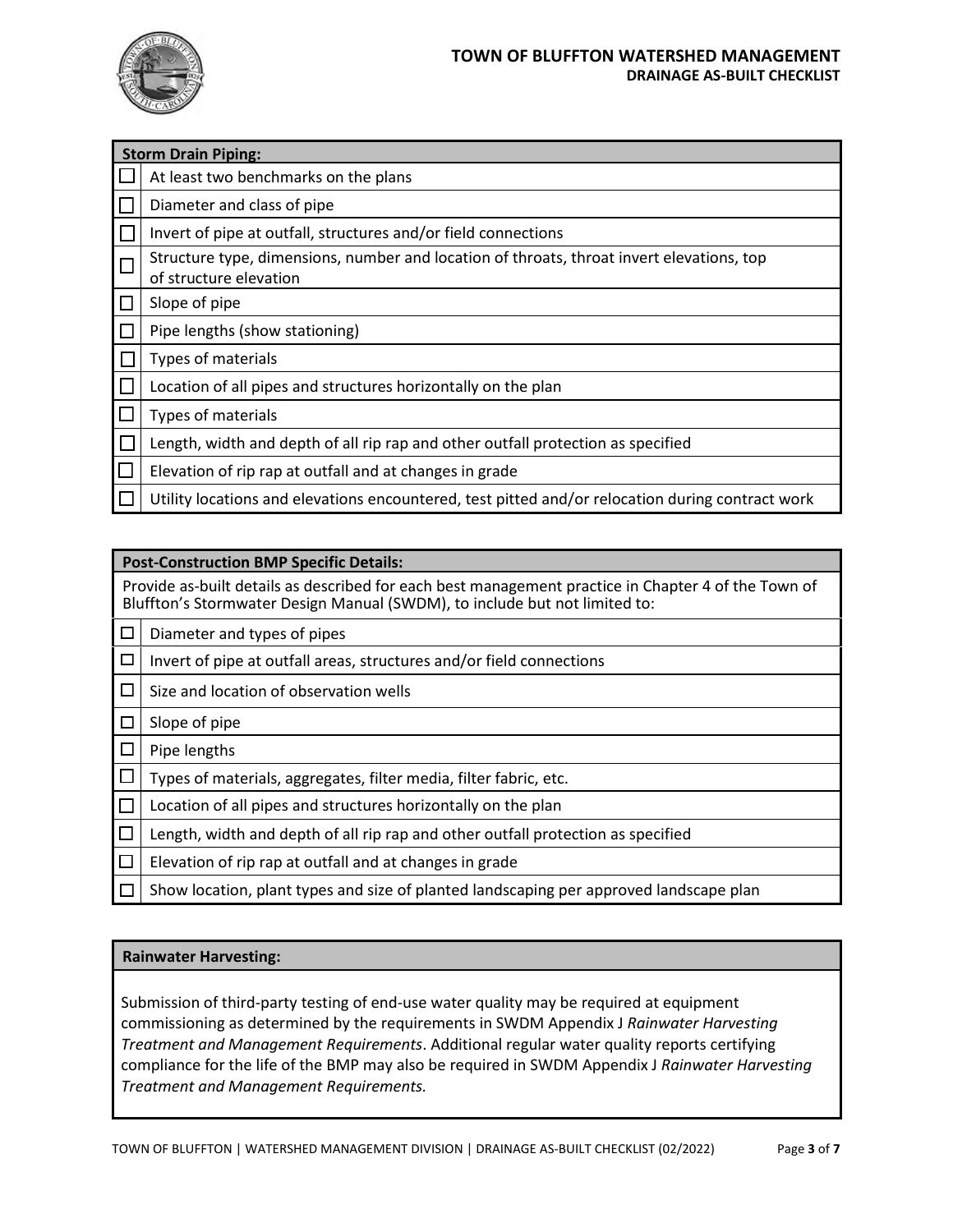

#### **TOWN OF BLUFFTON WATERSHED MANAGEMENT DRAINAGE AS-BUILT CHECKLIST**

Rainwater Harvesting Systems must have a submitted and approved Operations and User's Manual describing:

 $\Box$  Design assumptions of system including daily, weekly, monthly, annual, input/output requirements

 $\Box$  System layout in schematic drawing showing system components

 $\Box$  Narrative of operation, set-up and trouble shooting

 $\Box$  System component maintenance requirements and frequency as monthly, quarterly, and annual

| <b>Irrigation Re-Use:</b>                                                                                |                                                                                                                         |  |
|----------------------------------------------------------------------------------------------------------|-------------------------------------------------------------------------------------------------------------------------|--|
| Irrigation re-use systems must have a submitted and approved Operations and User's Manual<br>describing: |                                                                                                                         |  |
|                                                                                                          | Design assumptions of system including daily, weekly, monthly, annual, input/output requirements                        |  |
|                                                                                                          | System layout in schematic drawing showing control panel, irrigation zones, irrigation line(s) and<br>head(s) locations |  |
|                                                                                                          | Narrative of operation, set-up and trouble shooting                                                                     |  |
|                                                                                                          | System component maintenance requirements and frequency as monthly, quarterly, and annual                               |  |

### **AS-BUILT SUMMARY:** (To be completed by Town Reviewer)

Passed  $\Box$  Town reviewer to notify engineer to forward electronic files (GIS files with attributed data and georeferenced TIFF/PDF file) to the Town of Bluffton's IT Department

- Failed  $\Box$  Owner's engineer will re-calculate/certify/resubmit
- Failed  $\square$  Owner will make field adjustments as necessary

#### FAQ:

Exporting Shapefiles with attribute data from Civil3D: https://knowledge.autodesk.com/support/autocad-map-3d/learnexplore/caas/CloudHelp/cloudhelp/2019/ENU/MAP3D-Use/files/GUID-55FE7920-51ED-42AB-B52C-0AC25C198E46-htm.html

Steps on georeferencing a PDF/Image in AutoCAD:

https://knowledge.autodesk.com/support/autocad/troubleshooting/caas/sfdcarticles/sfdcartic les/How-to-properly-scale-an-image-after-inserting-into-AutoCAD.html

See the following document for example scenarios of As-Built schema guidelines: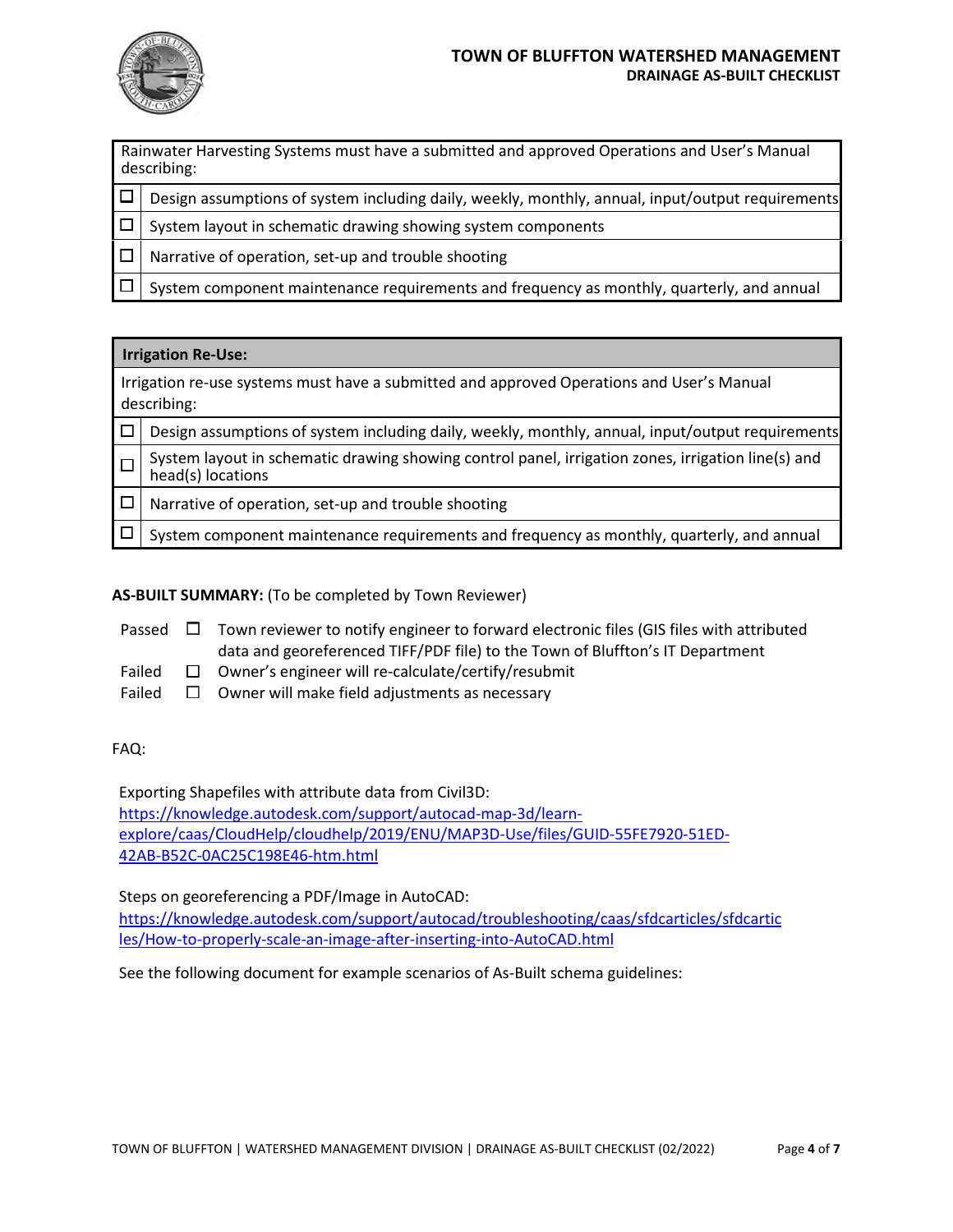

## Example Scenarios:



Identify data for every pipe (single and multiple runs) and all invert elevations at each structure. See example below of identifying data for structures and pipes efficiently.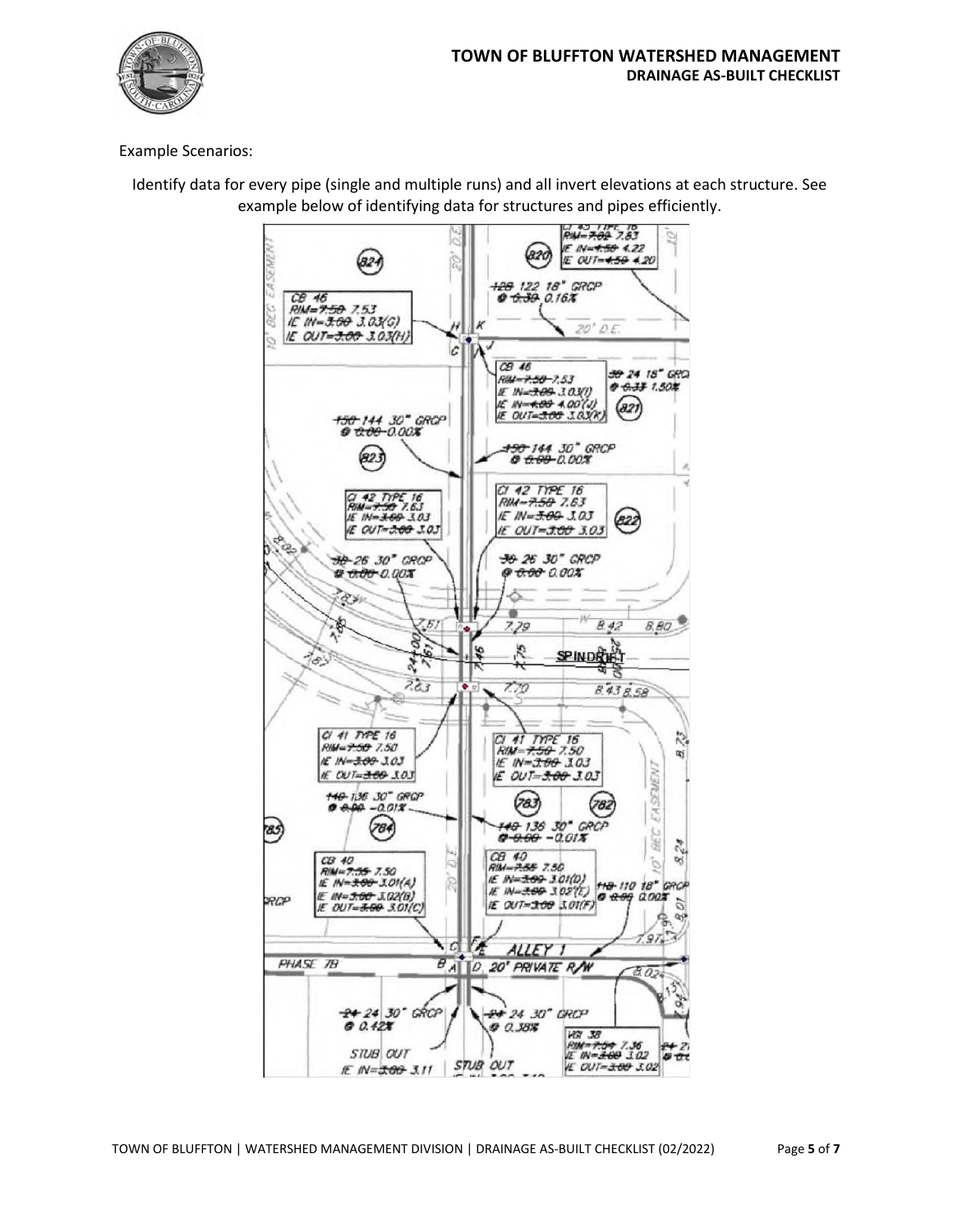



When multiple pipes are present, each pipe needs to be identified.

BMP needs to be identified as per approved plans "Wet Pond #"